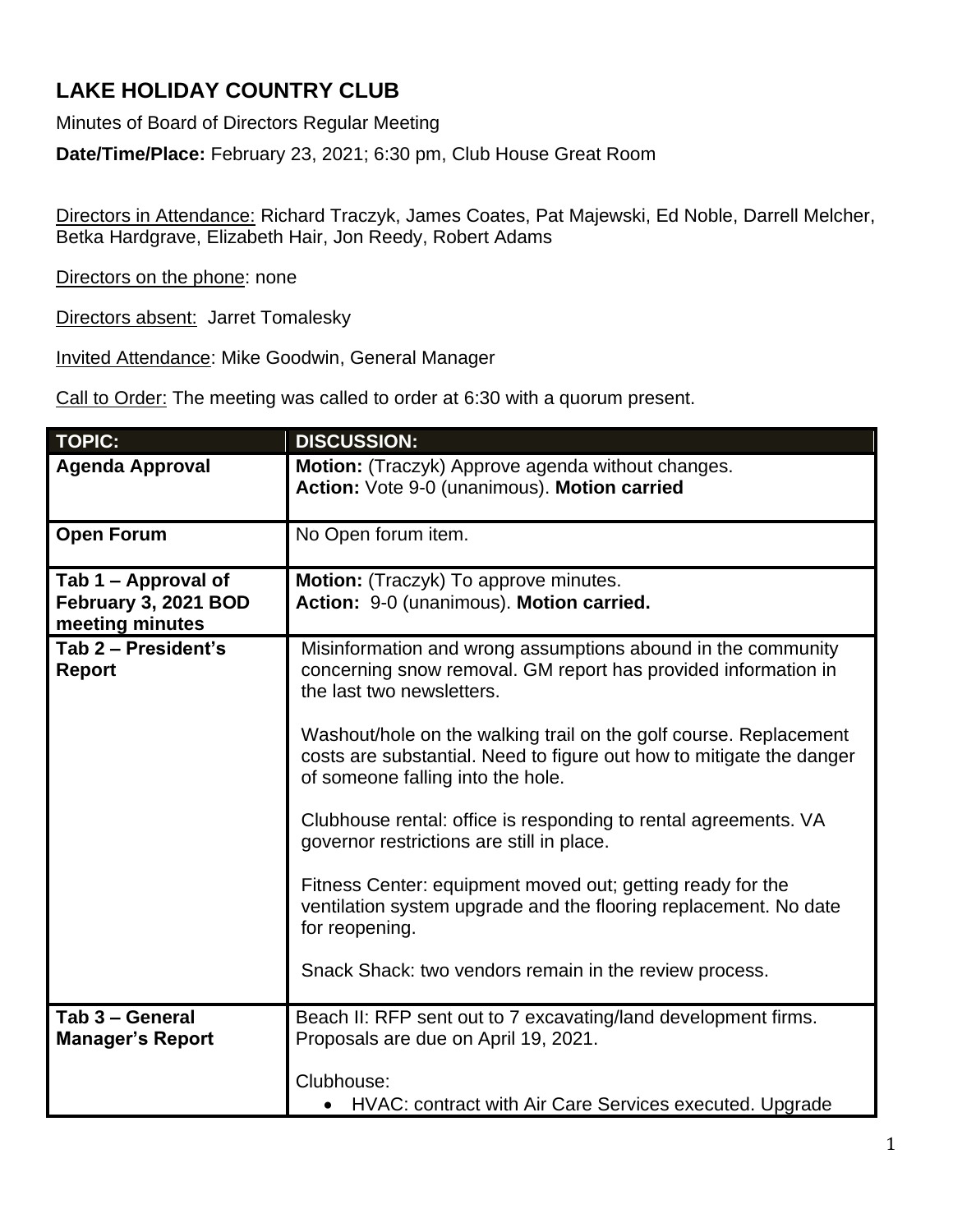|                                                                                    | material ordered. No start date for the upgrade<br>Fitness Center: Winchester Flooring to provide proposal for<br>selected flooring. Work could begin in few weeks. Room has<br>been painted; lightbulbs replaced.                                                                                                                                                                                                                                                                                                            |
|------------------------------------------------------------------------------------|-------------------------------------------------------------------------------------------------------------------------------------------------------------------------------------------------------------------------------------------------------------------------------------------------------------------------------------------------------------------------------------------------------------------------------------------------------------------------------------------------------------------------------|
|                                                                                    | 2017 Kubota M7060 Engine Failure: tractor purchased in 2017 does<br>not have engine warrantee (expired on June 30, 2020). Decisions on<br>replacement of the engine or getting it fixed were discussed.<br>Decision was reached to get the engine fixed. Cost to be covered by<br>the operational budget. Board members (9:0) voted for this<br>motion.                                                                                                                                                                       |
|                                                                                    | Clubhouse wedding rental: longstanding clubhouse reservation for a<br>wedding on April 9&10 is an issue. Wedding requestor claims<br>"church rule" should apply. Per Board direction, this is not a "church<br>event" and the Governor's executive order (attendance is limited to<br>10 people) applies. Office to communicate with the association<br>member.                                                                                                                                                               |
| Tab 4 - Treasurer's<br><b>Report</b>                                               | LH financial health continues in the positive direction. Golf Course<br>loan was paid off ahead of due date.                                                                                                                                                                                                                                                                                                                                                                                                                  |
| Tab 5 - Committee                                                                  | No additional discussion. Reports accepted ASIS.                                                                                                                                                                                                                                                                                                                                                                                                                                                                              |
| <b>Reports</b>                                                                     |                                                                                                                                                                                                                                                                                                                                                                                                                                                                                                                               |
| Tab 6 - Snack Shop<br><b>Proposals</b>                                             | At the February 3 <sup>rd</sup> board meeting decision was made to request<br>additional information from vendors interested to run the Snack<br>Shop. Follow up meeting with two vendors (Melissa Rivera and<br>Crystal Thompson (current vendor) was conducted on February 17.<br>Based on the feedback from President Traczyk and Director<br>Melcher, board of directors decided to engage Melissa Rivera the<br>owner of "the Munchie Duck's" to run the Snack Shop. Final contract<br>to be validated by legal counsel. |
|                                                                                    | Motion: prepare contract with "Munchie Duck's" owner. Present the<br>contract at the next Board meeting.<br>Action: 7 in Favor; two members (Ed Noble and James Coates)<br>opposed. Motion carried.                                                                                                                                                                                                                                                                                                                           |
| Tab 7 - Resolution 2021-<br>01, Transfer of Privately<br><b>Owned Lots to LHCC</b> | Pat Majewski updated Resolution.<br>Text: "Therefore, be it resolved, the Board of Directors of the<br>Lake Holiday Country Club, Inc. hereby shall accept title to<br>any privately owned non-utility lot within the Lake Holiday<br>community and shall accept title to utility lots on a case by<br>case basis. "                                                                                                                                                                                                          |
|                                                                                    | Motion: accept the update.<br>Action: 9-0 (unanimous). Motion carried.                                                                                                                                                                                                                                                                                                                                                                                                                                                        |
| Tab 8 - Architecture<br><b>Appeal</b>                                              | On the November 16, 2020 meeting, Architecture Committee<br>"disapproved" request by Lot 014, Section 4B, 511 Northwood Circle<br>Owner to install a fence on the property line to block the neighbors                                                                                                                                                                                                                                                                                                                        |